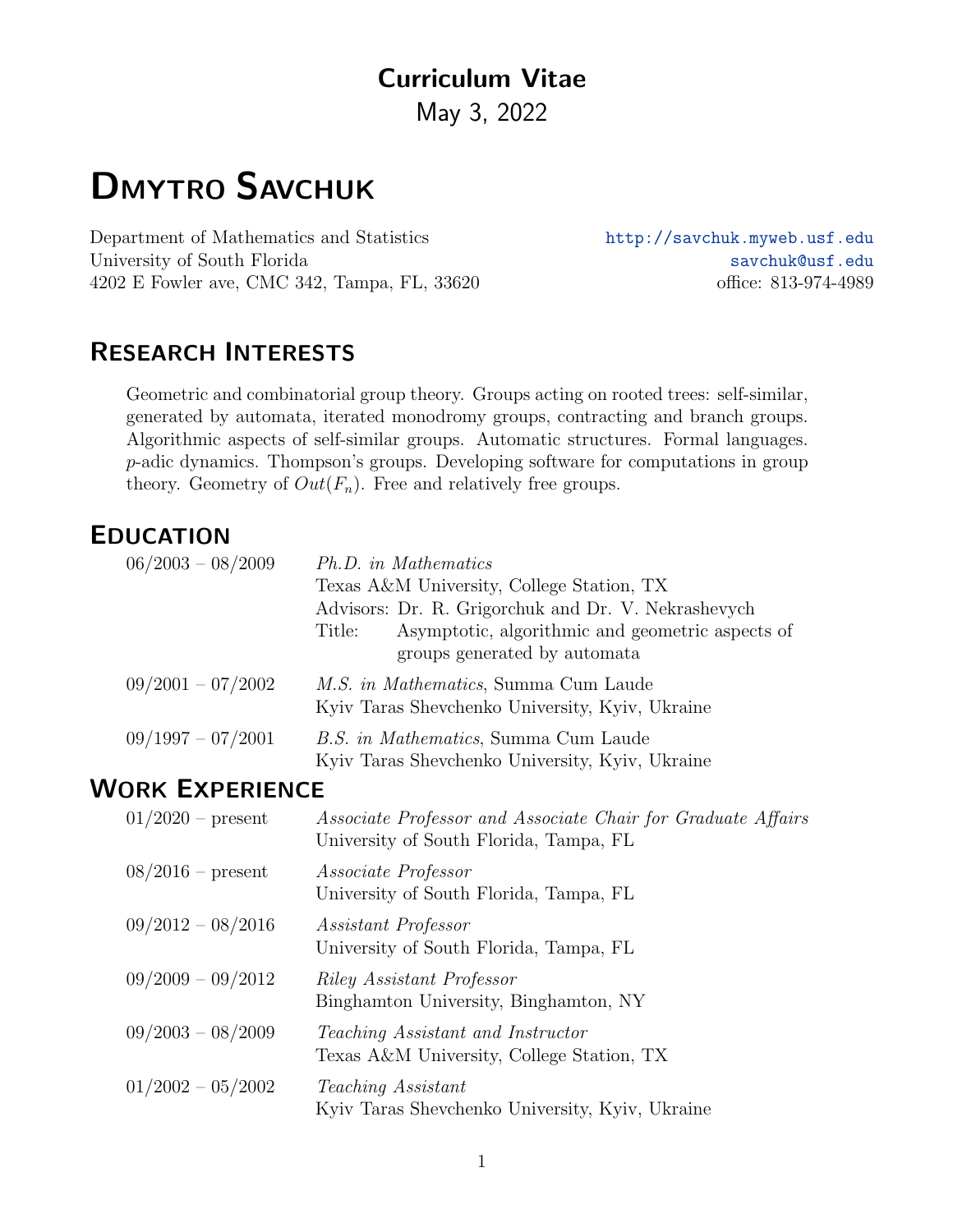### **PUBLICATIONS**

#### Preprints and in Preparation

- 1. Embedding of HNN extensions of self-similar groups into the group of homotheties of the field of p-adic rationals (with R. Grigorchuk), preprint available per request
- 2. On duality of the affine actions on trees (with I. Bondarenko), preprint available per request
- 3. Explicit generating sets of the stabilizers of rational numbers in Thompson's group F (with K. Baker), preprint available per request
- 4. Submanifold Projection (with L. Sabalka), preprint, 2012, 30 pages, <http://arxiv.org/abs/1211.3111>

#### Edited Volumes

- 5. Special Issue: Developments in Language Theory 2020 (with N. Jonoska, editors), International Journal of Foundations of Computer Science, V. 32 (2021), no. 6. <https://www.worldscientific.com/toc/ijfcs/32/06>
- 6. Developments in Language Theory. 24th International Conference, DLT 2020, Tampa, FL, USA, May 11–15, 2020, Proceedings (with N. Jonoska, editors), Lecture Notes in Computer Science book series (LNCS), volume 12086, 2020 <https://link.springer.com/book/10.1007/978-3-030-48516-0>

#### Published or Accepted

- 7. Solenoidal Maps, Automatic Sequences, Van Der Put Series, and Mealy Automata (with R. Grigorchuk), Journal of Australian Mathematical Society, 2022, 35 pages, to appear <https://arxiv.org/abs/2006.02316>
- 8. Endomorphisms of regular rooted trees induced by the action of polynomials on the ring  $\mathbb{Z}_d$  of d-adic integers (with E. Ahmed), Journal of Algebra and its Applications, Vol. 19, No. 08, 2050154 (2020), <http://arxiv.org/abs/1711.06735>
- 9. The lamplighter group of rank two generated by a bireversible automaton (with E. Ahmed), Communications in Algebra, 2019, 3340–3354 <https://arxiv.org/abs/1802.03695>
- 10. A connected 3-state reversible Mealy automaton cannot generate an infinite Burnside group (extended version) (with I. Klimann and M. Picantin), International Journal of Foundations of Computer Science, 29 (2018), no. 2, 297–314
- 11. Affine Automorphisms of Rooted Trees (with S. Sidki), Geom. Dedicata, 183 (2016), 195–213 <http://arxiv.org/abs/1510.08434>
- 12. Orbit automata as a new tool to attack the order problem in automaton groups (with I. Klimann and M. Picantin), Journal of Algebra, 445 (2016), 433–457, <http://arxiv.org/abs/1411.0158>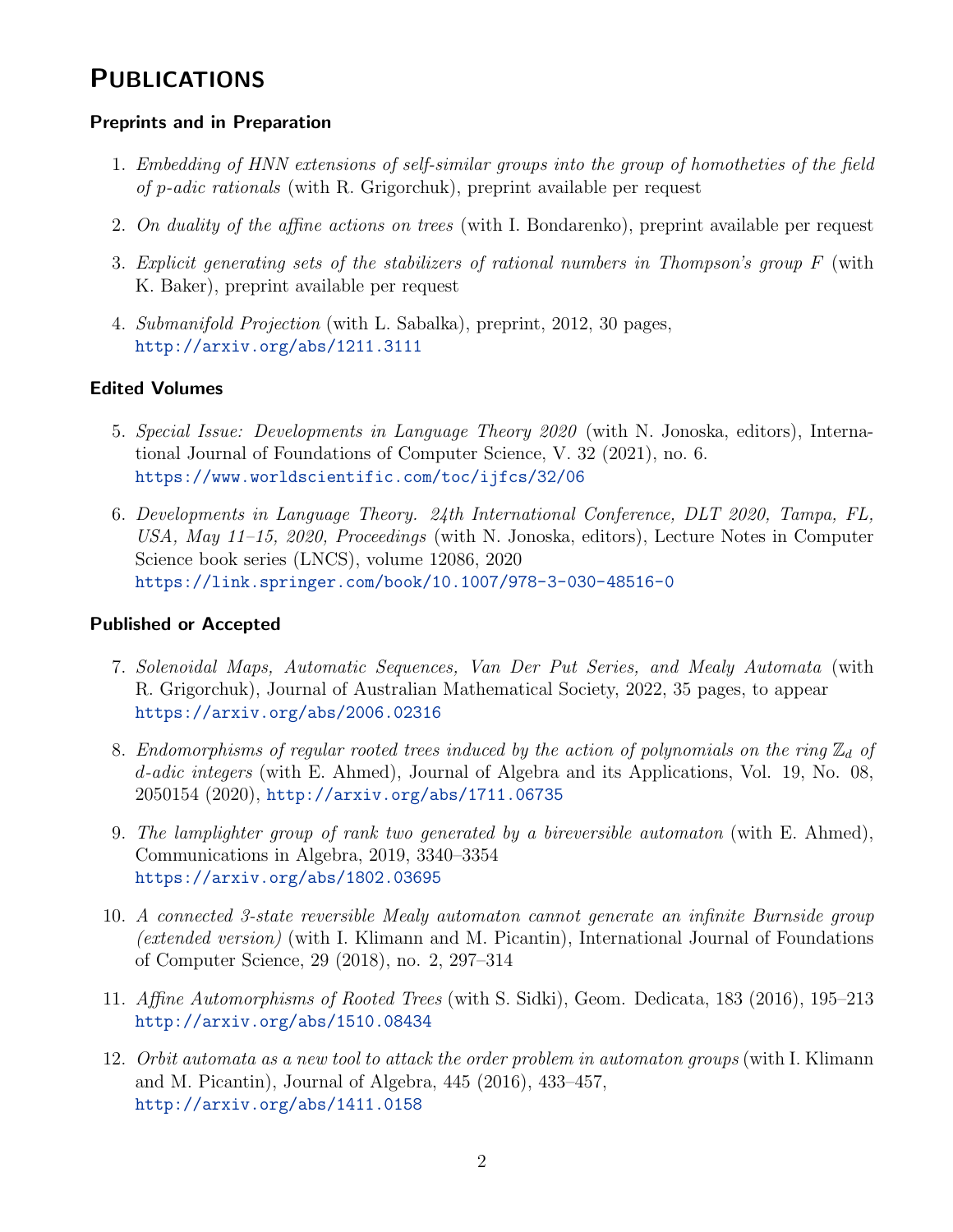- 13. Ergodic decomposition of group actions on rooted trees (with R. Grigorchuk), Proceedings of the Steklov Institute of Mathematics, V.292 (2016), Issue 1, 94–111 <http://arxiv.org/abs/1412.8020>
- 14. A connected 3-state reversible Mealy automaton cannot generate an infinite Burnside group (with Ines Klimann and Matthieu Picantin), Lecture Notes in Computer Science, V. 9168, 313–325, The 19th International Conference on Developments in Language Theory (DLT 2015), 2015, 12 pp., <http://arxiv.org/abs/1409.6142>
- 15. An Example of an Automatic Graph of Intermediate Growth (with A. Miasnikov), Annals of Pure and Applied Logic, 166 (2015), no. 10, 1037–1048, <http://arxiv.org/abs/1312.3710>
- 16. Schreier graphs of actions of Thompson's group F on the unit interval and on the Cantor set, Geometriae Dedicata, V.175 (2015), 355–372, <http://arxiv.org/abs/1105.4017>
- 17. On the geometry of the edge splitting complex (with L. Sabalka), Groups, Geometry and Dynamics, 8 (2014), no. 2, 565–598, <http://arxiv.org/abs/1007.1998>
- 18. Self-similar groups acting essentially freely on the boundary of the binary rooted tree (with R. Grigorchuk), Contemporary Mathematics, V.611, 9–48, 2014 <http://arxiv.org/abs/1212.0605>
- 19. Essentially Free Actions of Self-similar Groups (with R. Grigorchuk), Bulletin of Chernivtsi National University, Mathematics, V.2 (2012), no.2-3, 53–58.
- 20. On restricting subsets of bases in relatively free groups (with L. Sabalka), IJAC, V.22 (2012), no.4, <http://arxiv.org/abs/1103.2992>
- 21. Automata generating free products of groups of order 2, (with Y. Vorobets), Journal of Algebra, V.336 (2011), Issue 1, 53–66, 2011, available at <http://arxiv.org/abs/0806.4801>
- 22. Some graphs related to the Thompson's group  $F$ , in Combinatorial and geometric group theory, Trends in Mathematics (Birkhäuser), edited by O.Bogopolski, I.Bumagin, O.Kharlampovich and E.Ventura, 2010, 279–296, <http://arxiv.org/abs/0803.0043>
- 23. Groups generated by 3-state automata over a 2-letter alphabet,  $II$  (with I. Bondarenko, R. Grigorchuk, R. Kravchenko, Y. Muntyan , V. Nekrashevych and Z. Sunic), Journal of Math. Science (New York), V. 156 (2009), no.1, 187–208, <http://www.arxiv.org/abs/0704.3876>
- 24. Classification of groups generated by 3-state automata over a 2-letter alphabet (with I. Bondarenko, R. Grigorchuk, R. Kravchenko, Y. Muntyan, V. Nekrashevych and Z. Sunic), Algebra and Discrete Mathematics (2008), no.1, 1–163, <http://arxiv.org/abs/0803.3555>
- 25. The spectral problem, substitutions and iterated monodromy (with R. Grigorchuk and Z. Sunik), CRM Proceedings and Lecture Notes 42 (2007), 225–248, <http://arxiv.org/abs/math.GR/0703443>
- 26. Groups generated by 3-state automata over a 2-letter alphabet, I, (with I. Bondarenko, R. Grigorchuk, R. Kravchenko, Y. Muntyan, V. Nekrashevych and Z. Sunic), S˜ao Paulo Journal of Math. Sciences, 1 (2007), no.1, 1–40, <http://arxiv.org/abs/math.GR/0612178>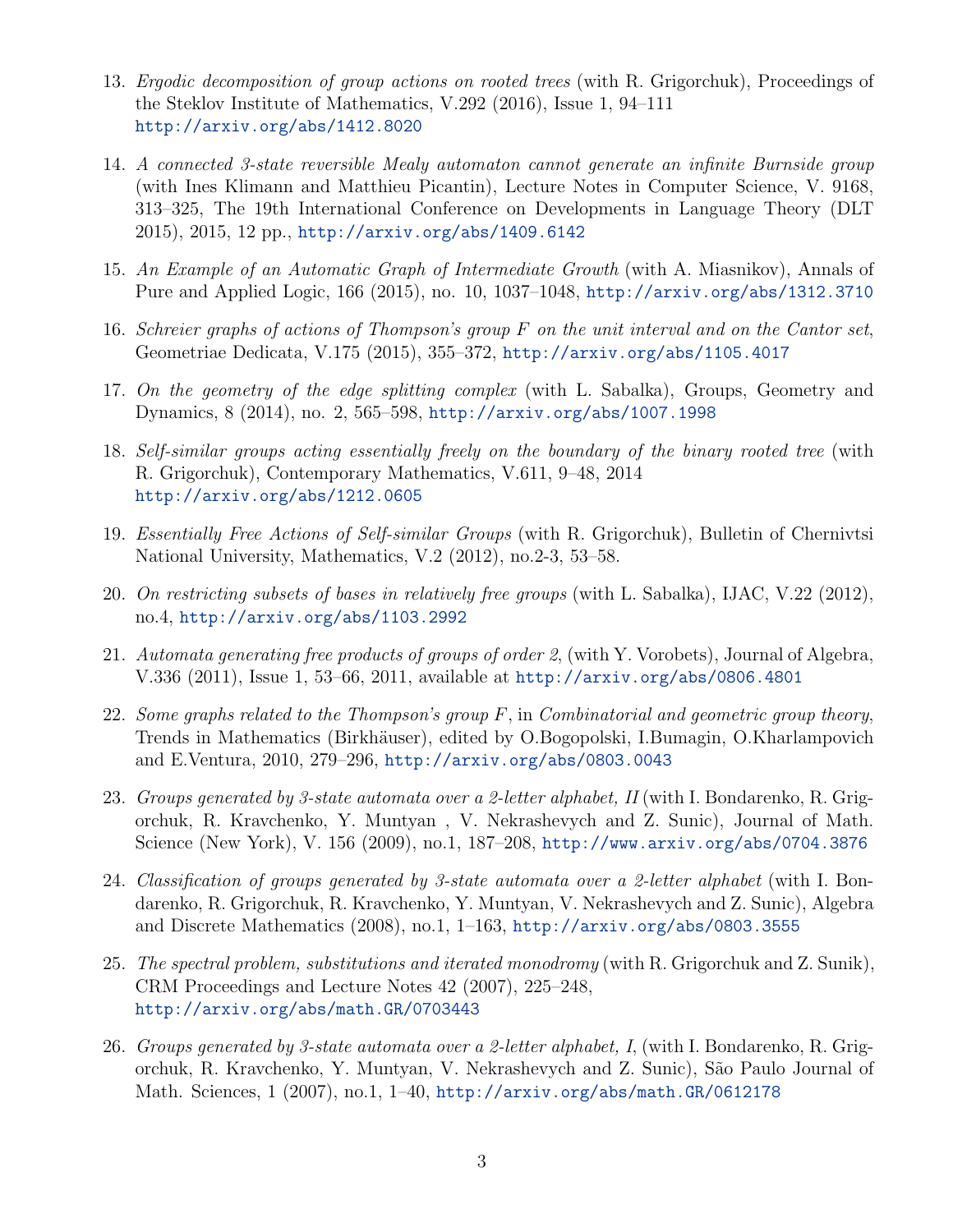- 27. On Sushchansky p-groups (with I. Bondarenko), Algebra Discrete Math., 2007, no.2, 22–42, <http://arxiv.org/abs/math.GR/0612200>
- 28. On word problem in contracting automorphism groups of rooted trees, Bulletin of the University of Kiev, Series: Physics & Mathematics, 2003, no.1, 51–56

#### Reports

29. About classification of groups generated by automata with three states over an alphabet with two letters, and about some questions concerning these groups (with I. Bondarenko, R. Grigorchuk, R. Kravchenko, Y. Muntyan, V. Nekrashevych and Z. Sunic), Bulletin of Chernivtsi National University, Mathematics, Issue 336–337 (2007), 29–39.

#### Undergraduate Exposition

- 30. (with N. Rudomino-Dusyatska) Is gambling worth it? (Ukrainian), In the world of Mathematics, V.5 (1999), no.3, 77–82
- 31. (with N. Rudomino-Dusyatska) About D. Grave and some of his works on probability theory, Abstracts of the Third Ukrainian-Scandinavian Conference in Probability Theory and Mathematical Statistics. June 8-12, 1999, Kyiv, Ukraine
- 32. Projecting points on the exponent (Ukrainian), In the world of Mathematics, V.4 (1998), no.4, 26–32
- 33. Nobel Prize and Mathematicians (Ukrainian), In the world of Mathematics, V.3 (1997), no.4, 62–64

### **SOFTWARE**

- Package AutomGrp V.1.3.2 (last release on  $30/09/2019$ ) for GAP system for computations in groups and semigroups generated by automata (joint with Y. Muntyan), accepted GAP package <http://www.gap-system.org/Packages/automgrp.html>
- Frontend for the database of  $(3,2)$ -automata (developed jointly with Junyi Tu), <http://savchuk.myweb.usf.edu/autom32new.html>

## AWARDS AND GRANTS

| • (PI) Conference Support Grant "International Conference:<br>Developments in Language Theory 2022", NSA (\$15,400)                                                              | 2021 |
|----------------------------------------------------------------------------------------------------------------------------------------------------------------------------------|------|
| • Conference Support Grant, ResearchOne, USF                                                                                                                                     | 2020 |
| $\bullet$ (Co-PI) Conference Support Grant "International Conference:<br>Developments in Language Theory 2020", NSF $(\$10,000)$ -<br>Extended to DLT-2022 due to COVID pandemic | 2019 |
| • (Co-PI) Conference Support Grant "International Conference:<br>Developments in Language Theory $2020$ ", NSA $(\$15,400)$ –                                                    |      |
| Cancelled due to COVID pandemic                                                                                                                                                  | 2019 |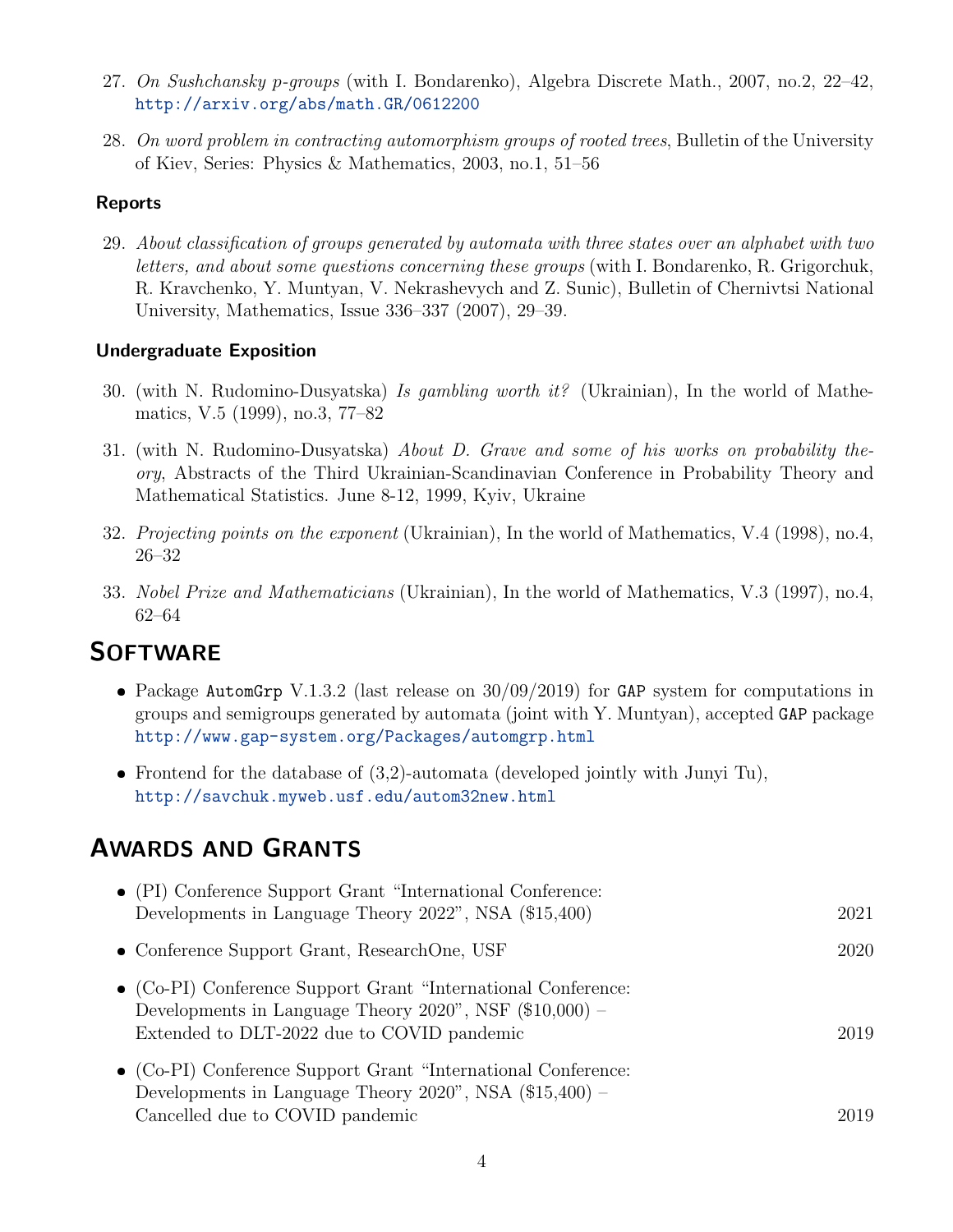| • Conference Support Grant, ResearchOne, USF                                                                                                 | 2018      |
|----------------------------------------------------------------------------------------------------------------------------------------------|-----------|
| • Conference Support Grant, USF Internal Award                                                                                               | 2017      |
| • AIM SQuaREs program $(2017-2022)$                                                                                                          |           |
| • Grant from Helmsley foundation to enhance Calculus Curriculum at USF                                                                       | 2016      |
| • Collaboration Grant for Mathematicians, Simons Foundation                                                                                  | 2014-2021 |
| • Proposal Enhancement Grant, USF Internal Award                                                                                             | 2014      |
| • New Researcher Grant, USF Internal Award                                                                                                   | 2013      |
| • Ostrogradsky Prize for Researchers among Ukrainian University Students<br>at the Institute of Mathematics of NAS in Ukraine, Kyiv, Ukraine | 2001      |
| • Soros Fellowship for Undergraduate Students, Kyiv, Ukraine                                                                                 | 1998      |

# SELECTED TALKS

#### Conference Talks

| February 2022     | (invited) Ivan Fedorovych Grygorchuk's 95-th Anniversary (online)                  |
|-------------------|------------------------------------------------------------------------------------|
| <b>July 2021</b>  | (invited) 13th International Algebraic Conference in Ukraine (online)              |
|                   | video of the talk                                                                  |
|                   | Kyiv, Ukraine                                                                      |
| <b>July 2020</b>  | (invited) International conference: Kyiv Algebra 2020 (online)                     |
|                   | video of the talk                                                                  |
|                   | Kyiv, Ukraine                                                                      |
| October 2019      | (invited) AMS Fall Eastern Sectional Meeting $\#1151$ ,                            |
|                   | Binghamton University, NY                                                          |
| <b>July 2019</b>  | (plenary) 12th International Algebraic Conference in Ukraine,                      |
|                   | Vinnytsia, Ukraine                                                                 |
| <b>June 2019</b>  | (invited) Zassenhaus Group Theory Conference,                                      |
|                   | Binghamton, NY                                                                     |
| <b>July 2018</b>  | Geometric and Asymptotic Group Theory with Applications,                           |
|                   | Korea Institute for Advanced Study, Seoul, Korea                                   |
| <b>April 2018</b> | (invited) AMS Spring Eastern Sectional Meeting #1139,                              |
|                   | Northeastern University, Boston, MA                                                |
| <b>July 2017</b>  | (invited) MealyM Final Event, Paris, France                                        |
| <b>July 2017</b>  | 11th International Algebraic Conference in Ukraine, Kyiv, Ukraine                  |
| May 2017          | (invited, 1st talk) AMS Sectional Meeting $\#1129$ ,                               |
|                   | Hunter College, CUNY, New York                                                     |
| May 2017          | (invited, 2nd talk) AMS Sectional Meeting $\#1129$ ,                               |
|                   | Hunter College, CUNY, New York                                                     |
| December 2016     | (invited) Groups and Actions: Geometry and Dynamics, Kyiv, Ukraine                 |
| August 2016       | (invited) Workshop: Connections Between Complex Dynamics, Statistical Physics,     |
|                   | and Limiting Spectra of Self-similar Group Actions, IUPUI, Indianapolis, IN        |
| August 2016       | (invited) Computational Group Theory Oberwolfach Workshop,<br>Oberwolfach, Germany |
| <b>June 2016</b>  |                                                                                    |
|                   | (invited) GAGTA-10, Stevens Institute of Technology, Hoboken, NJ                   |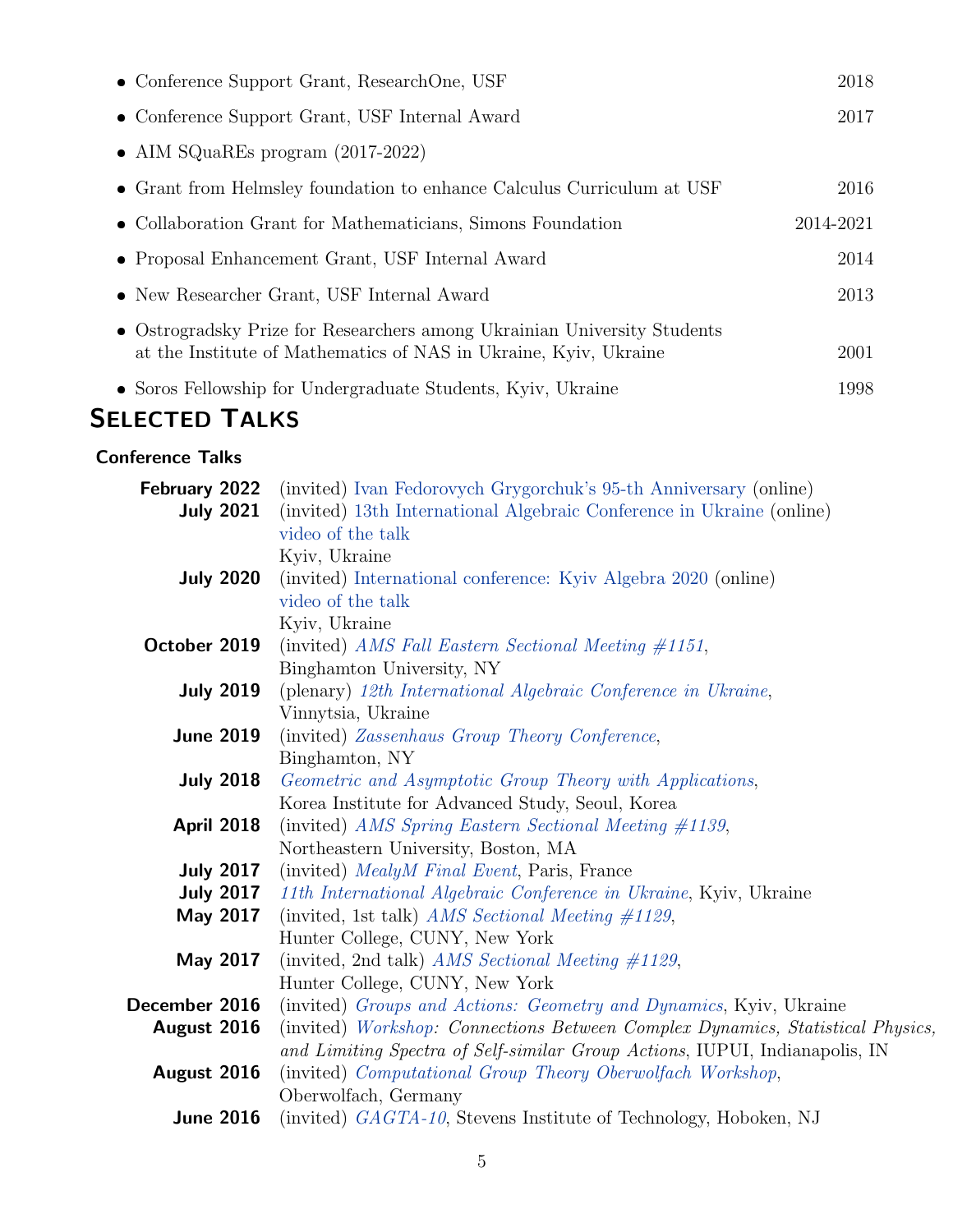| Jan 2016          |                 | (invited) <i>AMS Joint Meeting</i> , Seattle, WA                       |
|-------------------|-----------------|------------------------------------------------------------------------|
| <b>Jun 2015</b>   |                 | AMS-EMS-PMS international meeting, Porto, Portugal                     |
| May 2015          |                 | (invited) Zassenhaus Group Theory Conference,                          |
|                   |                 | Binghamton, NY                                                         |
| <b>Jan 2015</b>   |                 | (invited) AMS Joint Meeting, San Antonio, TX                           |
| <b>June 2014</b>  |                 | (invited) Topological Methods in Group Theory,                         |
|                   |                 | Ohio State University, Columbus, OH                                    |
| May 2014          |                 | (invited) Groups and Dynamics Workshop,                                |
|                   |                 | Texas A&M University, College Station, TX                              |
| Dec 2013          |                 | (invited) Winter Meeting of Canadian Mathematical Society,             |
|                   |                 | Ottawa, QC, Canada                                                     |
| August 2013       |                 | Groups St Andrews 2013, St Andrews, Scotland, UK                       |
| <b>July 2013</b>  |                 | (invited) The 9-th International algebraic conference in Ukraine,      |
|                   |                 | Lviv, Ukraine                                                          |
| May 2013          |                 | (invited) GAGTA-7, CUNY, New York, NY                                  |
| <b>April 2013</b> |                 | (invited) AMS Sectional Meeting $\#1088$ ,                             |
|                   |                 | Boston College, Chestnut Hill, MA                                      |
| Dec 2012          |                 | (invited) Winter Meeting of Canadian Mathematical Society,             |
|                   |                 | Montreal, QC, Canada                                                   |
| Oct 2012          |                 | Group Theory, Combinatorics, and Computing, Boca Raton, FL             |
| <b>Jan 2012</b>   |                 | (invited, 2 talks) <i>AMS Joint Meeting</i> , Boston, MA               |
| Oct 2011          |                 | (invited) AMS Sectional Meeting $\#1075$ , Salt Lake City, UT          |
| Oct 2011          |                 | (invited) AMS Sectional Meeting $\#1074$ , Lincoln, NE                 |
| Mar 2011          |                 | (invited) Spring Topology and Dynamics Conference,                     |
|                   |                 | University of Texas at Tyler, Tyler, TX                                |
| Dec 2010          |                 | (invited) Second Manhattan Group Theory Day,                           |
|                   |                 | Graduate Center, CUNY                                                  |
| <b>May 2010</b>   |                 | (invited) AMS Sectional Meeting $\#1060$ ,                             |
|                   |                 | Newark, NJ                                                             |
| Oct 2008          |                 | (invited) AMS Fall Central Sectional Meeting $\#1043$                  |
|                   |                 | Kalamazoo, MI                                                          |
| <b>Oct 2008</b>   |                 | (invited) Self-similarity and Branching in Group Theory Workshop,      |
|                   |                 | Banff International Research Station, Banff, Alberta, Canada           |
| Aug 2008          |                 | Computational Group Theory and Cohomology,                             |
|                   |                 | Grantham, United Kingdom                                               |
| <b>Jul 2008</b>   |                 | (invited) Group theory and complexity,                                 |
|                   |                 | Steklov Mathematical Institute, Moscow, Russia                         |
|                   | <b>Jul 2008</b> | (invited) Groups generated by automata and related questions,          |
|                   |                 | Kyiv National Taras Shevchenko University, Ukraine                     |
| Dec 2007          |                 | (invited) Fields Workshop in Asymptotic Group Theory and Cryptography, |
|                   |                 | Carleton University, Canada                                            |
| <b>Jul 2007</b>   |                 | Groups and their actions,                                              |
|                   |                 | Bedlewo, Poland                                                        |
| <b>Jan 2007</b>   |                 | Geometric Groups on the Gulf Coast,                                    |
|                   |                 | New Orleans, LA                                                        |
| <b>Jul 2006</b>   |                 | (invited) Algebra, Topology, Functional and Stochastic Analysis,       |
|                   |                 | Koziova, Ukraine                                                       |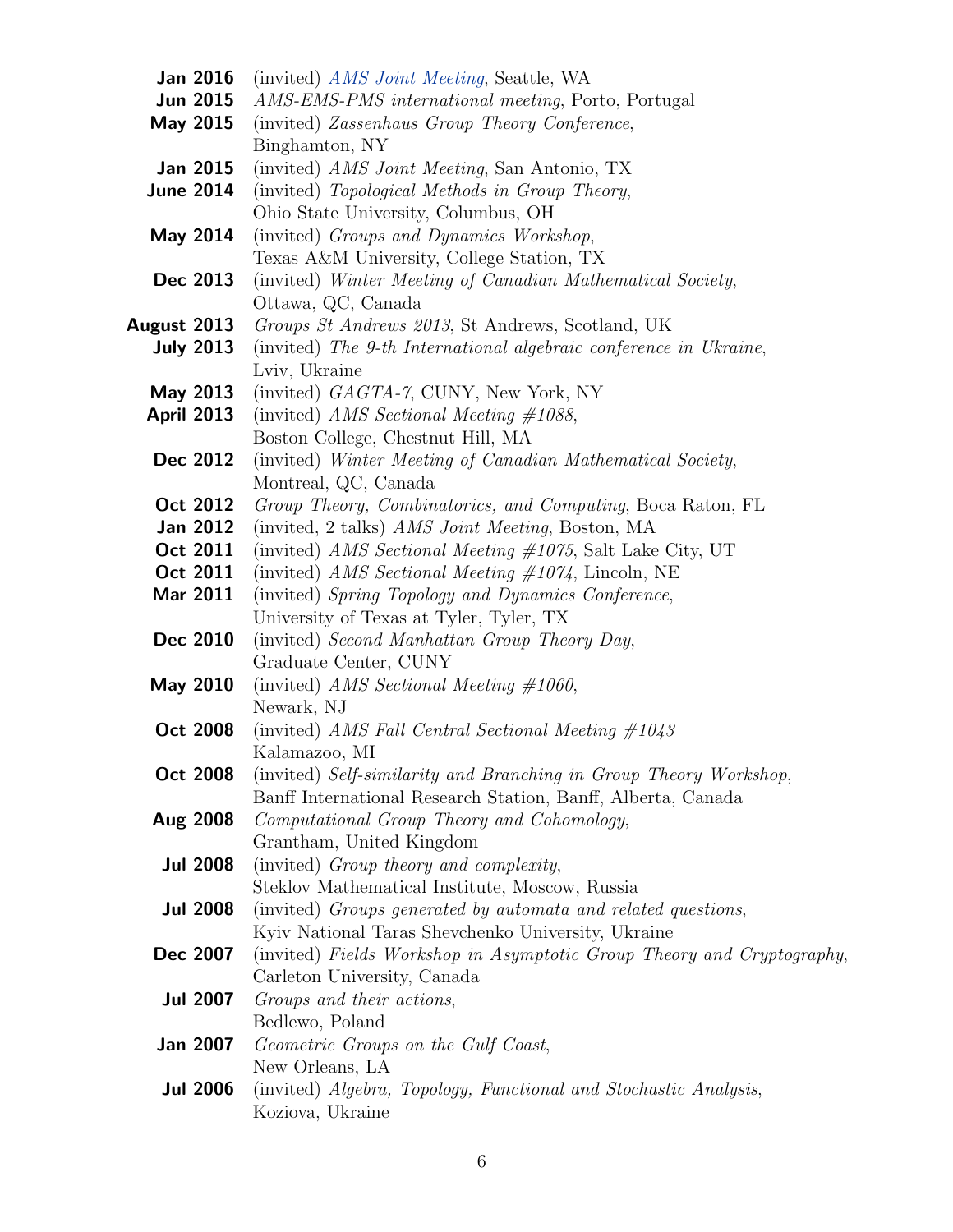| May 2006        | The 10-th Midrasha Mathematicae in: "Asymptotic Group Theory",         |
|-----------------|------------------------------------------------------------------------|
|                 | The Hebrew University of Jerusalem, The Institute for Advanced Studies |
| <b>Jul 2005</b> | (invited) 5-th International Algebraic Conference in Ukraine,          |
|                 | Odessa I.I. Mechnikov National University, Odessa, Ukraine             |
| <b>Jun 2005</b> | (invited) Geometric and Asymptotic Methods in Group Theory Workshop,   |
|                 | Banff International Research Station, Banff, Alberta, Canada           |
| <b>Nov 2004</b> | Asymptotic Group Invariants and their Applications Workshop,           |
|                 | Texas A&M University, College Station, TX                              |
| <b>Jul 2004</b> | Advanced Course on Automata Groups,                                    |
|                 | Centre de Recerca Matemàtica, Barcelona, Spain                         |
|                 |                                                                        |

#### Seminar Talks

| <b>Feb 2022</b>           | <i>Topology and Dynamics Seminar</i> , University of Florida                                                                                                                                                                                                                                                                                         |
|---------------------------|------------------------------------------------------------------------------------------------------------------------------------------------------------------------------------------------------------------------------------------------------------------------------------------------------------------------------------------------------|
| Sep 2019                  | <i>Discrete Mathematics Seminar</i> , University of South Florida                                                                                                                                                                                                                                                                                    |
| <b>Mar 2019</b>           | Groups and Dynamics Seminar, Texas A&M University                                                                                                                                                                                                                                                                                                    |
| May 2018                  | Groups and Dynamics Seminar, Texas A&M University                                                                                                                                                                                                                                                                                                    |
| <b>Jan 2017</b>           | Colloquium, Indiana University Purdue University Indiana                                                                                                                                                                                                                                                                                             |
| <b>Nov 2016</b>           | Discrete Mathematics Seminar, University of South Florida                                                                                                                                                                                                                                                                                            |
| Oct 2016                  | New York Group Theory Seminar, CUNY Graduate Center, NY                                                                                                                                                                                                                                                                                              |
| <b>Jan 2016</b>           | <i>Colloquium</i> , Oregon State University, Corvallis, OR                                                                                                                                                                                                                                                                                           |
| Oct 2015                  | <i>Discrete Mathematics Seminar</i> , University of South Florida                                                                                                                                                                                                                                                                                    |
| Oct 2015                  | <i>Analysis Seminar (2 talks)</i> , University of South Florida                                                                                                                                                                                                                                                                                      |
| <b>Mar 2015</b>           | Discrete Mathematics Seminar, University of South Florida                                                                                                                                                                                                                                                                                            |
| Oct 2014                  | Discrete Mathematics Seminar, University of South Florida                                                                                                                                                                                                                                                                                            |
| Aug 2014                  | Groups and Dynamics Seminar, Texas A&M University                                                                                                                                                                                                                                                                                                    |
| May 2014                  | CS Seminar of Laboratoire d'Informatique Algorithmique:                                                                                                                                                                                                                                                                                              |
|                           | Fondements et Applications, Université Paris Diderot – Paris 7                                                                                                                                                                                                                                                                                       |
| Oct 2013                  | Group Theory International Webinar, hosted by Stevens institute of technology                                                                                                                                                                                                                                                                        |
| Sep 2013                  | <i>Discrete Mathematics Seminar</i> , University of South Florida                                                                                                                                                                                                                                                                                    |
| Aug 2013                  | <i>Algebra seminar</i> , Universidade de Brasília, Brasília, Brazil                                                                                                                                                                                                                                                                                  |
| Apr 2013                  | Discrete Mathematics Seminar, University of South Florida                                                                                                                                                                                                                                                                                            |
| Mar 2013                  | <i>Topology seminar</i> , Saint Louis University, Saint Louis, MO                                                                                                                                                                                                                                                                                    |
| <b>Nov 2012</b>           | Discrete Mathematics Seminar, University of South Florida                                                                                                                                                                                                                                                                                            |
| Oct 2012                  | <i>Discrete Mathematics Seminar</i> , University of South Florida (2 talks)                                                                                                                                                                                                                                                                          |
| May 2012                  | New York Group Theory Seminar, CUNY Graduate Center, NY                                                                                                                                                                                                                                                                                              |
| <b>Mar 2012</b>           | Groups and Dynamics Seminar, Texas A&M University                                                                                                                                                                                                                                                                                                    |
| <b>Feb 2012</b>           | <i>Colloquium</i> , University of South Florida, FL                                                                                                                                                                                                                                                                                                  |
| <b>Feb 2012</b>           | Colloquium, Western Carolina University, Cullowhee, NC                                                                                                                                                                                                                                                                                               |
| <b>Jan 2012</b>           | Algebra Colloquium, Graduate Center, City University of New York                                                                                                                                                                                                                                                                                     |
| <b>Jan 2012</b>           | <i>Colloquium</i> , Bowling Green State University, Ohio                                                                                                                                                                                                                                                                                             |
| <b>Nov 2011</b>           | <i>Geometry &amp; Topology seminar</i> , Graduate Center, City University of New York                                                                                                                                                                                                                                                                |
| Mar 2011                  | <i>Topology/Geometry seminar</i> , Yale University                                                                                                                                                                                                                                                                                                   |
| Mar 2011                  | Algebra Seminar, Carleton University, Canada                                                                                                                                                                                                                                                                                                         |
| <b>Nov 2010</b>           | Groups and Dynamics Seminar, Texas A&M University                                                                                                                                                                                                                                                                                                    |
| <b>Nov 2010</b>           | Geometry & Topology seminar, Binghamton University                                                                                                                                                                                                                                                                                                   |
| <b>May 2010</b>           | Group Theory International Webinar, hosted by Stevens institute of technology                                                                                                                                                                                                                                                                        |
| $\mathbf{A}$ $\mathbf{A}$ | $\mathbf{r}$ $\mathbf{r}$ $\mathbf{r}$ $\mathbf{r}$ $\mathbf{r}$ $\mathbf{r}$ $\mathbf{r}$ $\mathbf{r}$ $\mathbf{r}$ $\mathbf{r}$ $\mathbf{r}$ $\mathbf{r}$ $\mathbf{r}$ $\mathbf{r}$ $\mathbf{r}$ $\mathbf{r}$ $\mathbf{r}$ $\mathbf{r}$ $\mathbf{r}$ $\mathbf{r}$ $\mathbf{r}$ $\mathbf{r}$ $\mathbf{r}$ $\mathbf{r}$ $\mathbf{$<br>$\theta$ $\pi$ |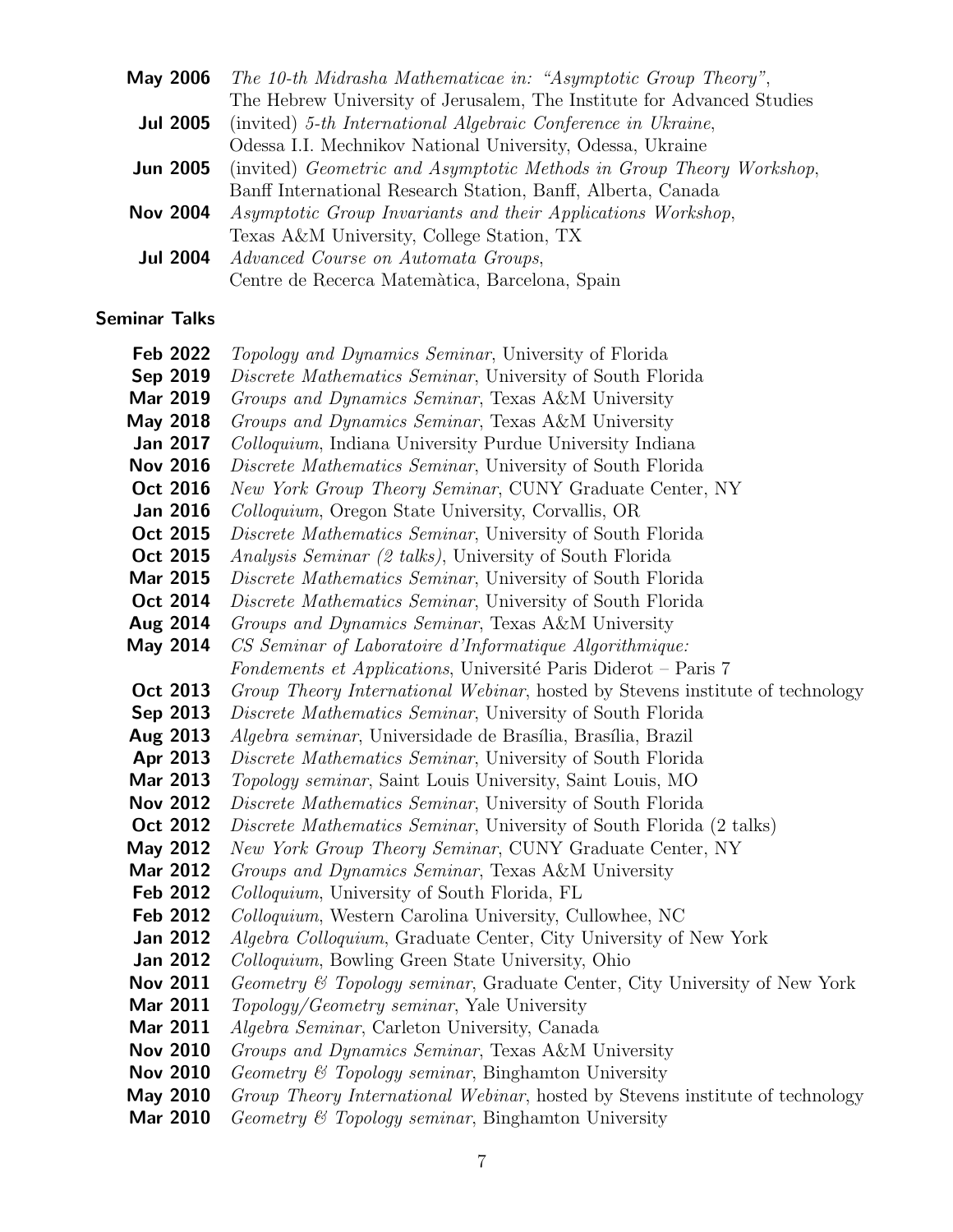- Mar 2010 Algebra seminar, Binghamton University
- Nov 2009 Topology & Geometric Group Theory Seminar, Cornell University
- Oct 2009 New York Group Theory Seminar, Graduate Center, City University of New York
- Sep 2009 Geometry & Topology seminar, Binghamton University (2 talks)
- Feb 2009 Colloquium, Binghamton University
- Jan 2009 Groups and Dynamics Seminar, Texas A&M University
- Dec 2008 Groups and Dynamics Seminar, Texas A&M University

#### Talks for Students and K-12

| Apr 2015        | "Algebra around us",                                                             |
|-----------------|----------------------------------------------------------------------------------|
|                 | Pi Mu Epsilon (Florida Epsilon chapter) Induction Banquet Keynote speaker        |
| May 2014        | "What do mathematicians $do?$ ",                                                 |
|                 | Interactive presentation for 3-rd graders at Chiles Elementary School, Tampa, FL |
| Oct 2013        | "Elliptic curves and their use in cryptography",                                 |
|                 | Math Club, University of South Florida                                           |
| Oct 2012        | "Fractals and where do we see them", Math Club, University of South Florida      |
| Apr 2012        | "On the notions of dimension",                                                   |
|                 | Undergraduate Math Club, Binghamton University                                   |
| Feb 2012        | "DNA computations and Graph theory",                                             |
|                 | Undergraduate Math Club, Binghamton University                                   |
| Oct 2011        | "Open Key Cryptography and how RSA works",                                       |
|                 | Undergraduate Math Club, Binghamton University                                   |
| May 2011        | "Lickorish-Wallace theorem on 3-manifolds",                                      |
|                 | Toeholds in Topology Graduate seminar, Binghamton University                     |
| Sep 2010        | "Asymptotic dimension of spaces and groups I, II",                               |
|                 | Toeholds in Topology Graduate seminar, Binghamton University (2 talks)           |
| <b>Feb 2010</b> | "What are the fractals and where do we see them",                                |
|                 | Undergraduate Math Club, Binghamton University                                   |
| Oct 2009        | "Introduction to the world of groups",                                           |
|                 | Undergraduate Math Club, Binghamton University                                   |
| Sep 2009        | "Introduction to groups generated by automata I, $II$ ",                         |
|                 | Toeholds in Topology Graduate seminar, Binghamton University (2 talks)           |
| Oct 2006        | "Automata groups from different points of view",                                 |
|                 | Graduate Student Seminar, Texas A&M University                                   |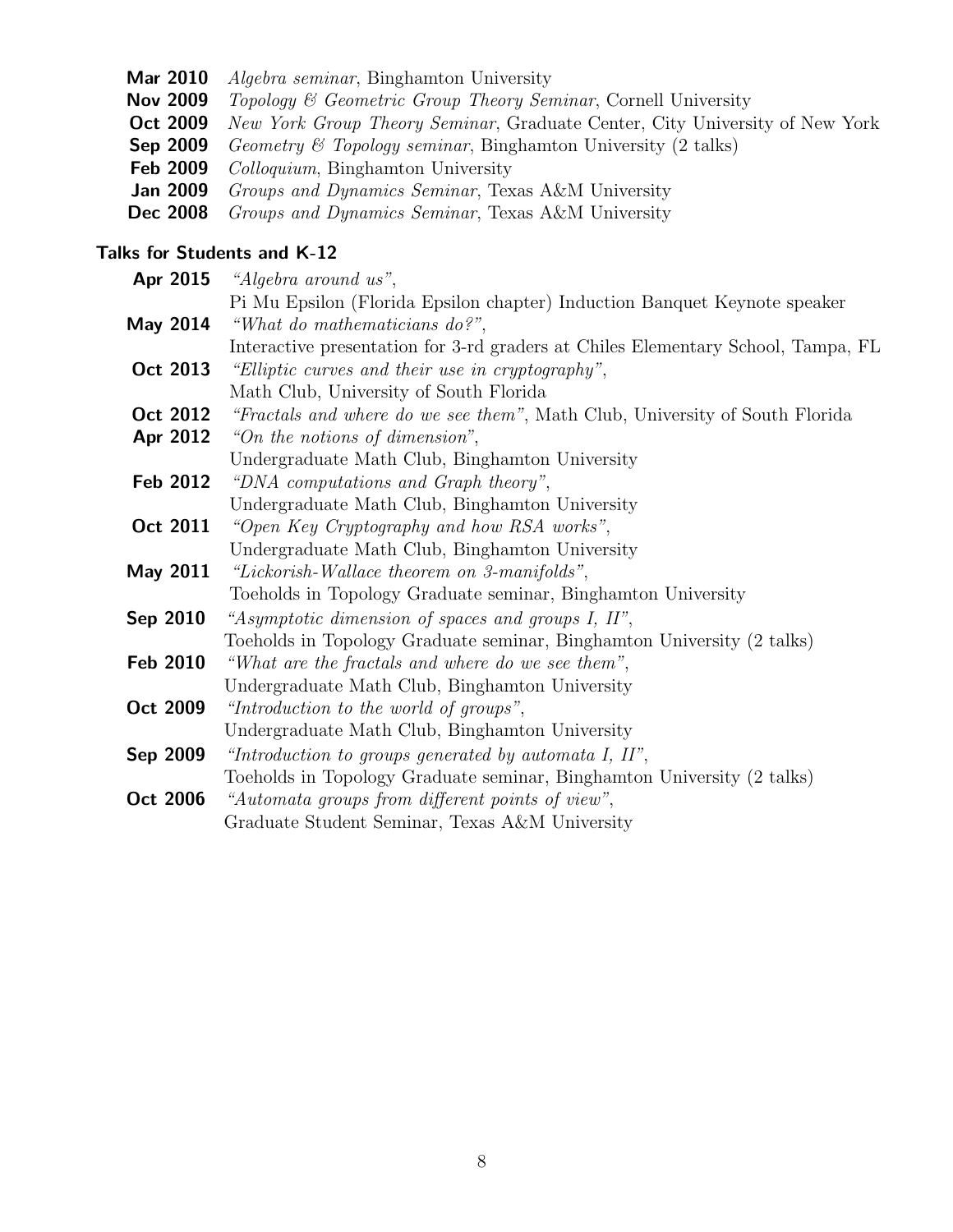# **TEACHING**

### University of South Florida

| <b>MAD 6616</b> | Algebraic Automata Theory (graduate level)<br>Spring 2021                                                                  |
|-----------------|----------------------------------------------------------------------------------------------------------------------------|
| <b>MAT 6932</b> | Groups Generated by Automata (graduate level)<br><b>Fall 2016</b>                                                          |
| <b>MAT 5932</b> | Combinatorial and Geometric Group Theory (graduate level)<br>Spring $2014$ , Spring $2018$                                 |
| MTG 5317        | Topology II (graduate level)<br>Spring 2013                                                                                |
| <b>MAS</b> 5311 | Algebra I (graduate level)<br>Fall 2015                                                                                    |
| <b>MAS</b> 5312 | Algebra II (graduate level)<br>Spring 2016                                                                                 |
| <b>MAT 4930</b> | Cryprography and Coding Theory (developed course materials)<br>Fall 2013, Fall 2014                                        |
| <b>MAS 4302</b> | Elementary Abstract Algebra II<br>Spring 2017                                                                              |
| MTG 4302        | Introduction to Topology<br>Spring 2019, Spring 2022                                                                       |
| <b>MAS 3105</b> | Linear Algebra<br>Fall 2012, Fall 2013, Spring 2014, Spring 2018, Fall 2018<br>Fall 2019                                   |
| <b>MAC 2312</b> | Calculus II<br>Spring 2013, Fall 2018, Fall 2019                                                                           |
| <b>MAC 2282</b> | Engineering Calculus II<br>Spring 2015                                                                                     |
| <b>MAC 2311</b> | Calculus I (including course coordination)<br>Spring 2015, Fall 2016, Spring 2017, Summer 2018, Summer 2019<br>Summer 2021 |
| <b>MAC 2281</b> | <i>Engineering Calculus I</i><br>Fall 2014, Fall 2015, Spring 2015, Spring 2016                                            |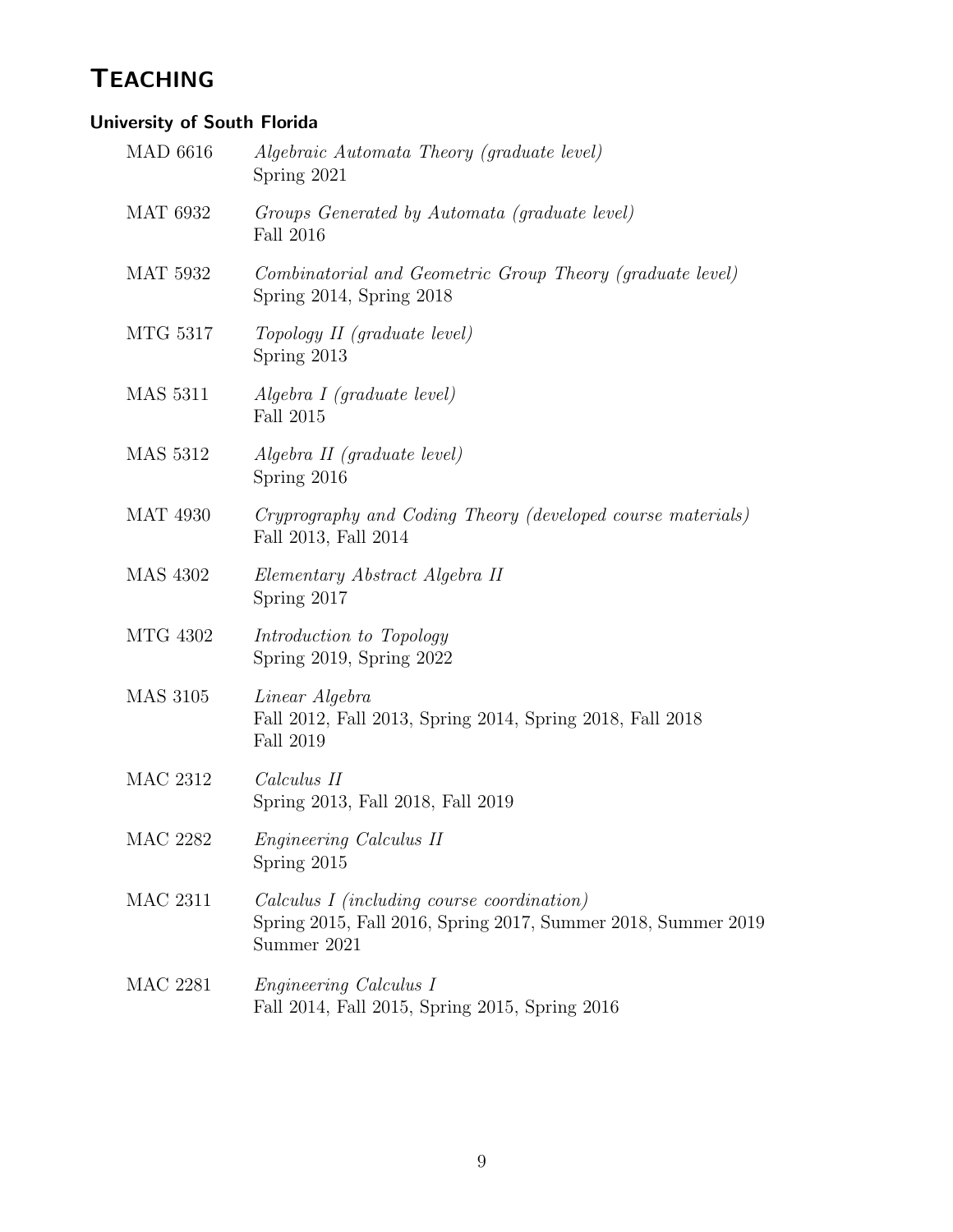#### Binghamton University

| Math 130 | <i>Mathematics in Action</i><br>Spring $2011$ (250 students), Fall $2011$ (280 students) |
|----------|------------------------------------------------------------------------------------------|
| Math 304 | Linear Algebra<br>Fall 2009 (44 students), Fall 2010 (50 students)                       |
| Math 330 | Number Systems<br>Spring 2010 (25 students)                                              |
| Math 371 | <i>Ordinary Differential Equations</i><br>Fall $2009$ (40 students)                      |
| Math 372 | Dynamical Systems<br>Fall $2010$ (36 students)                                           |
| Math 375 | <i>Complex Variables</i><br>Spring 2012                                                  |
| Math 461 | Topology I (undergraduate level)<br>Fall $2011$ (21 students)                            |

#### Texas A&M University

| Math 142 | Business Mathematics II<br>Instructor (Summer 2006)                                        |
|----------|--------------------------------------------------------------------------------------------|
| Math 152 | Calculus II (with Maple)<br>Teacher Assistant (Fall 2007 (honors), Spring 2007, Fall 2005) |
| Math 253 | Calculus III (with Maple)<br>Teacher Assistant (Fall 2006 (honors), Spring 2005)           |

Grader for the following courses:

| Math 166 | <i>Topics in Contemporary Mathematics II</i> |
|----------|----------------------------------------------|
| Math 308 | Differential Equations                       |
| Math 367 | <i>Basic Concepts of Geometry</i>            |
| Math 414 | Fourier Series and Wavelets                  |
| Math 416 | Modern Algebra II                            |
| Math 433 | <i>Applied Algebra</i>                       |
| Math 645 | A Survey of Mathematical Problems I          |
| Math 662 | Applied Algebra (Graduate Course)            |

#### Kyiv Taras Shevchenko University, Ukraine

Abstract Algebra Teacher Assistant (Spring 2002)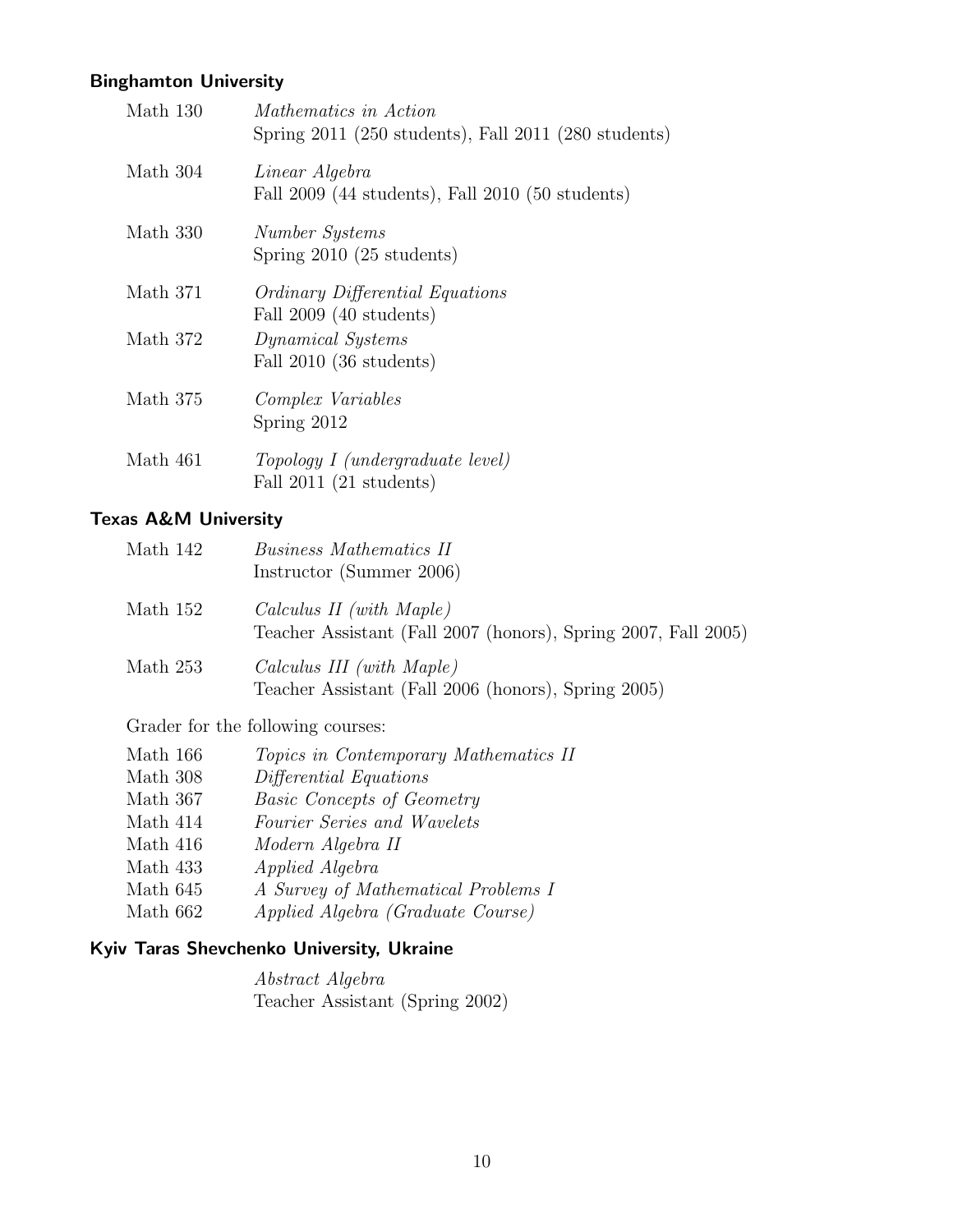# PROFESSIONAL SERVICE

- Associate Editor of the following journals:
	- [Journal of Mathematical Cryptology,](https://www.degruyter.com/journal/key/JMC/html) De Gruyter
	- [International Journal of Computer Mathematics: Computer Systems Theory,](https://www.tandfonline.com/toc/tcom20/current) Taylor&Francis
- Referee for the following journals and conference proceedings:
	- Advances in Mathematics
	- Groups, Geometry and Dynamics
	- Geometriae Dedicata
	- Journal of Modern Dynamics
	- London Mathematical Society Lecture Note Series
	- Journal of Symbolic Computation
	- Pacific Journal of Mathematics
	- STACS 2013 (Symposium on Theoretical Aspects of Computer Science)
	- CiE2014 (Computability in Europe)
	- CiE2015 (Computability in Europe)
	- CiE2016 (Computability in Europe)
	- ISSAC 2016 (The 41-st International Symposium on Symbolic and Algebraic Computation)
	- DLT 2020 (Developments in Language Theory)
	- International Journal of Foundations of Computer Science
	- Theoretical Computer Science
	- Journal of Mathematical Cryptology
	- St. Petersburg Math Journal
	- International Journal of Algebra and Computation
	- Semigroup Forum
	- European Journal of Combinatorics
	- Expositiones Matheamticae
	- Topology Proceedings
	- Contemporary Mathematics
	- Buletinul Academiei de S¸tiint¸e a Republicii Moldova. Matematica
- Reviewer for the National Science Centre (Narodowe Centrum Nauki NCN), Poland
- Reviewer for the USF Internal Awards Program
- Reviewer for Mathscinet (since 06/2006, 33 papers reviewed)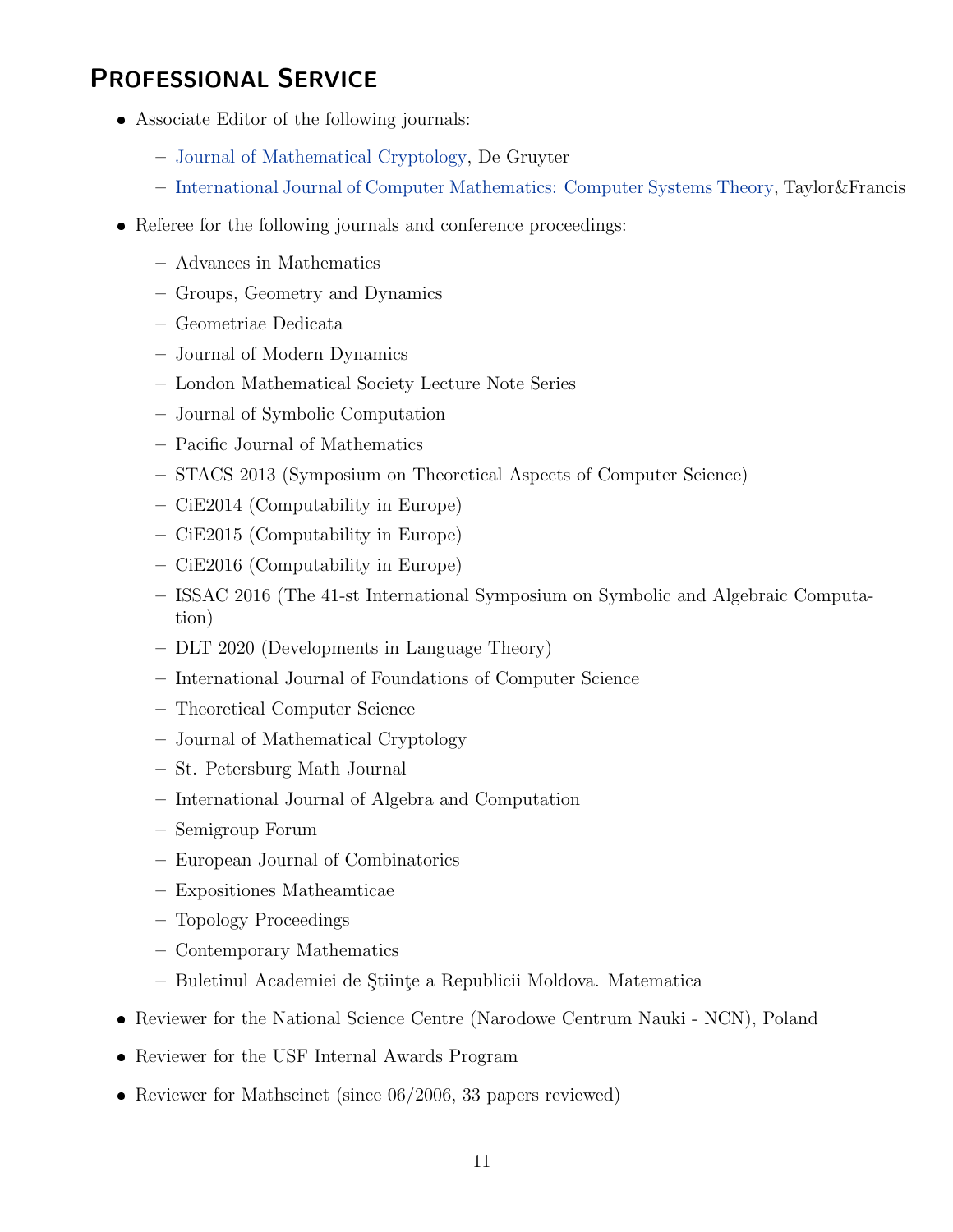- Organizer of a Special Session "Groups and topological dynamics" at the AMS-SMF-EMS Joint International Meeting, Grenoble, France, July 2022
- Organizer of DLT-2022 (Developments in Language Theory) conference, University of South Florida, Tampa, FL, May 2020
- Organizer of 2022 SCMB Workshop on Discrete and Topological Models in Molecular Biology, University of South Florida, Tampa, FL, May 2020
- Organizer and PC-chair of DLT-2020 (Developments in Language Theory) conference, University of South Florida, Tampa, FL, May 2020 (cancelled due to COVID pandemic)
- Organizer of a Special Session "Groups and topological dynamics" at the Joint Meeting of AMS-MAA, Denver, January 2020
- Organizer of "Zassenhaus groups and friends" international conference, University of South Florida, Tampa, FL, April 6-8, 2018
- Organizer of a Special Session "Combinatorial/Geometric/Probabilistic Methods in Group Theory" at the AMS Fall Central Sectional Meeting (#1131), Denton, TX, September 2017
- Organizer of a conference "Geometric and Probabilistic Methods in Group Theory and Dynamical Systems", Texas A&M University, College Station, TX, November 9-12, 2015
- Organizer of a Special Session "New trends in automata groups and semigroups" at the Joint International Meeting of AMS-EMS-PMS (#1111), Porto, June 2015
- Organizer of "Groups and Dynamics Workshop", Texas A&M University, May 6, 2014
- Organizer of "Groups Acting on Rooted Trees and Around" workshop, Insitut Henri Poincaré, Paris, France, February 24-28, 2014
- Organizer of Geometry and Topology seminar at Binghamton University (2011-2012)
- Organizer of Toeholds in Topology seminar for graduate students at Binghamton University (2010-2012)

# UNIVERSITY SERVICE

- Associate Chair for Graduate Affairs (January 2020 present)
	- Overseeing the graduate program
	- Updating the graduate catalog (15 course proposals have been submitted)
	- Submitting the proposal for the Applied Mathematics Graduate Program
	- Supervising teaching assistants
	- Overseeing the registration issues for both undergraduate and graduate students (since January 2021)
	- Scheduling the classes for the Tampa campus at the Math and Stats Department (since January 2021)